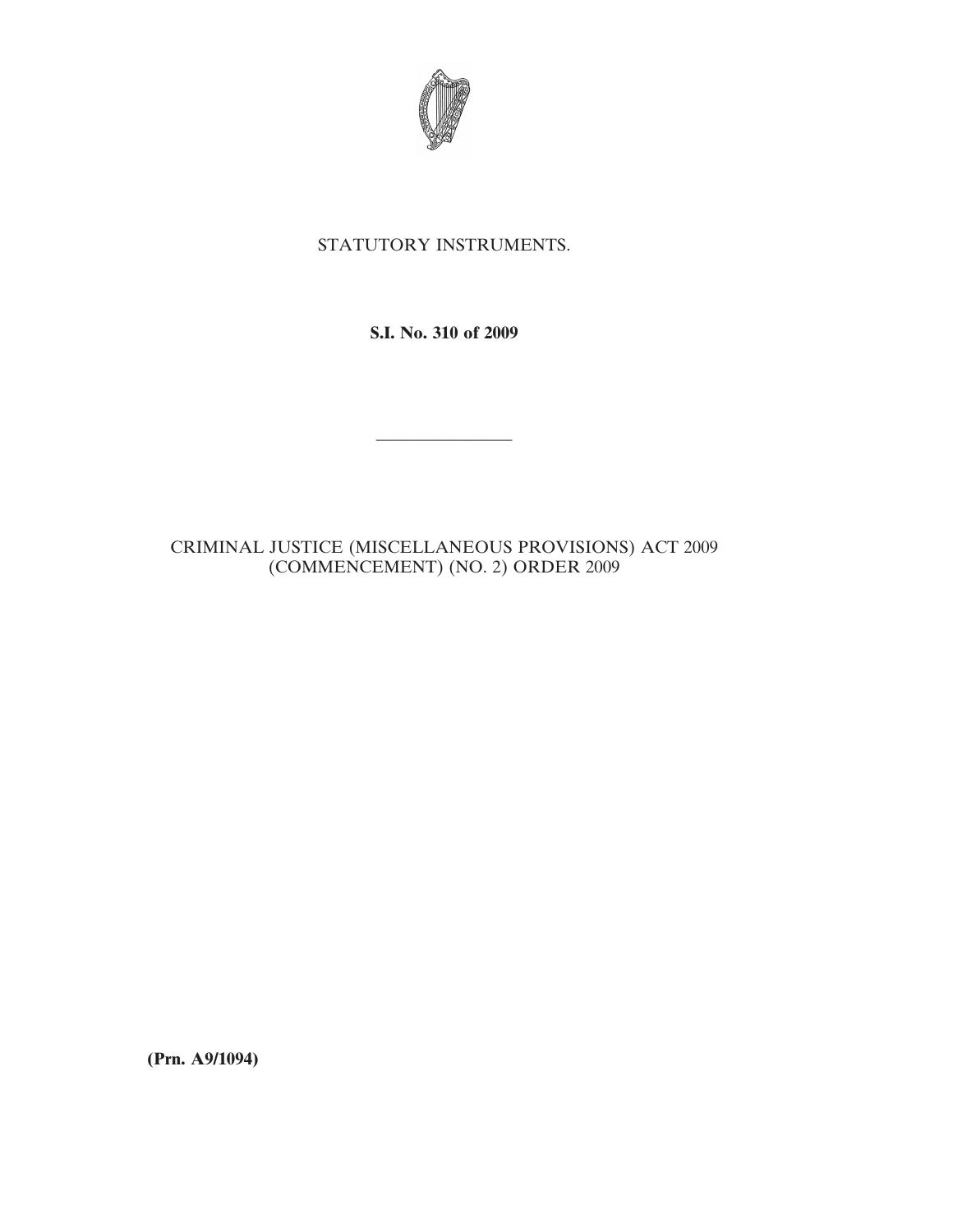## CRIMINAL JUSTICE (MISCELLANEOUS PROVISIONS) ACT 2009 (COMMENCEMENT) (NO. 2) ORDER 2009

I, DERMOT AHERN, Minister for Justice, Equality and Law Reform, in exercise of the powers conferred on me by section 1(3) of the Criminal Justice (Miscellaneous Provisions) Act 2009 (No. 28 of 2009), hereby order as follows:

1. This Order may be cited as the Criminal Justice (Miscellaneous Provisions) Act 2009 (Commencement) (No. 2) Order 2009.

2. In this Order, "Act of 2009" means the Criminal Justice (Miscellaneous Provisions) Act 2009 (No. 28 of 2009).

- 3. The 1st August 2009 is appointed as the day on which—
	- (*a*) Part 1,
	- (*b*) sections 25 to 27,
	- (*c*) sections 29 to 33,
	- (*d*) sections 35, 37 and 39,
	- (*e*) section 40 (insofar as it inserts sections 9A and 9B of the Firearms and Offensive Weapons Act 1990 (No. 12 of 1990)), and
	- (*f*) sections 41 to 44,

of the Act of 2009 shall come into operation.

4. The 1st January 2010 is appointed as the day on which section 34 of the Act of 2009 shall come into operation.



DERMOT AHERN, Minister for Justice, Equality and Law Reform.

*Notice of the making of this Statutory Instrument was published in "Iris Oifigiu´il" of* 7*th August*, 2009.